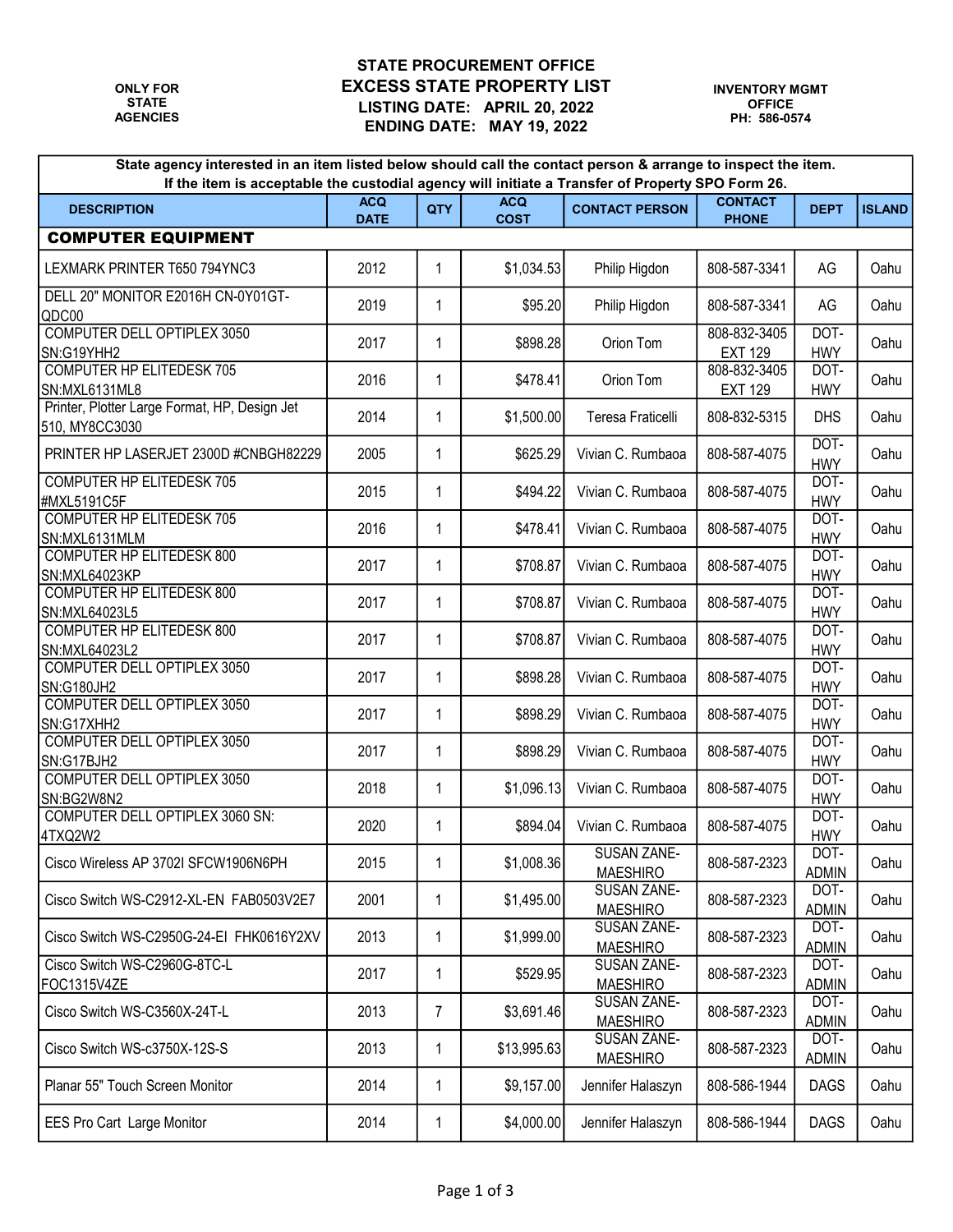## STATE PROCUREMENT OFFICE ONLY FOR **EXCESS STATE PROPERTY LIST** LISTING DATE: APRIL 20, 2022 STATE ENDING DATE: MAY 19, 2022 AGENCIES

| State agency interested in an item listed below should call the contact person & arrange to inspect the item.<br>If the item is acceptable the custodial agency will initiate a Transfer of Property SPO Form 26. |                           |             |                           |                       |                                |             |               |  |  |
|-------------------------------------------------------------------------------------------------------------------------------------------------------------------------------------------------------------------|---------------------------|-------------|---------------------------|-----------------------|--------------------------------|-------------|---------------|--|--|
| <b>DESCRIPTION</b>                                                                                                                                                                                                | <b>ACQ</b><br><b>DATE</b> | QTY         | <b>ACQ</b><br><b>COST</b> | <b>CONTACT PERSON</b> | <b>CONTACT</b><br><b>PHONE</b> | <b>DEPT</b> | <b>ISLAND</b> |  |  |
| HP Designjet 1055CM Plotter                                                                                                                                                                                       | 2014                      | 1           | \$10,278.48               | Jennifer Halaszyn     | 808-586-1944                   | <b>DAGS</b> | Oahu          |  |  |
| CMPTR APPLE MACBOOK PRO15                                                                                                                                                                                         | 2014                      | $\mathbf 1$ | \$3,421.99                | <b>Tracy Tanaka</b>   | 808-483-7144                   | <b>DOA</b>  | Oahu          |  |  |
| CMPTR DELL XCTO SN: 9HN8SD2                                                                                                                                                                                       | 2016                      | $\mathbf 1$ | \$1,321.48                | <b>Tracy Tanaka</b>   | 808-483-7144                   | <b>DOA</b>  | Oahu          |  |  |
| COMPUTER OPTIPLEX 7050 SMALL FORM<br><b>BTXF</b>                                                                                                                                                                  | 2018                      | 1           | \$1,148.43                | <b>KELLI TOMOTA</b>   | 808-933-0610                   | <b>DOH</b>  | Hawaii        |  |  |
| COMPUTER OPTIPLEX 7050 SMALL FORM<br><b>BTXF</b>                                                                                                                                                                  | 2018                      | 1           | \$1,148.43                | <b>KELLI TOMOTA</b>   | 808-933-0610                   | <b>DOH</b>  | Hawaii        |  |  |
| COMPUTER OPTIPLEX 7050 SMALL FORM<br><b>BTXH</b>                                                                                                                                                                  | 2018                      | 1           | \$1,148.43                | <b>KELLI TOMOTA</b>   | 808-933-0610                   | <b>DOH</b>  | Hawaii        |  |  |
| COMPUTER OPTIPLEX 7050 SMALL FORM<br><b>BTXH</b>                                                                                                                                                                  | 2018                      | 1           | \$1,148.43                | <b>KELLI TOMOTA</b>   | 808-933-0610                   | <b>DOH</b>  | Hawaii        |  |  |
| COMPUTER OPTIPLEX 7050 SMALL FORM<br><b>BTXH</b>                                                                                                                                                                  | 2018                      | 1           | \$1,148.43                | <b>KELLI TOMOTA</b>   | 808-933-0610                   | <b>DOH</b>  | Hawaii        |  |  |
| DELL OPTIPLEX DWC08Y1 C6VS                                                                                                                                                                                        | 2014                      | 1           | \$1,320.49                | <b>KELLI TOMOTA</b>   | 808-933-0610                   | <b>DOH</b>  | Hawaii        |  |  |
| DELL OPTIPLEX DWGW7Y1 CRES                                                                                                                                                                                        | 2014                      | $\mathbf 1$ | \$1,320.49                | <b>KELLI TOMOTA</b>   | 808-933-0610                   | <b>DOH</b>  | Hawaii        |  |  |
| DELL OPTIPLEX DWHY7Y1 D3AS                                                                                                                                                                                        | 2014                      | $\mathbf 1$ | \$1,320.49                | <b>KELLI TOMOTA</b>   | 808-933-0610                   | <b>DOH</b>  | Hawaii        |  |  |
| DELL OPTIPLEX DW5W7Y1 CR7S                                                                                                                                                                                        | 2014                      | $\mathbf 1$ | \$1,320.49                | <b>KELLI TOMOTA</b>   | 808-933-0610                   | <b>DOH</b>  | Hawaii        |  |  |
| DELL OPTIPLEX DW5X7Y1 D32S                                                                                                                                                                                        | 2014                      | $\mathbf 1$ | \$1,320.49                | <b>KELLI TOMOTA</b>   | 808-933-0610                   | <b>DOH</b>  | Hawaii        |  |  |
| DELL OPTIPLEX DW6Y7Y1 CTDS                                                                                                                                                                                        | 2014                      | 1           | \$1,320.49                | <b>KELLI TOMOTA</b>   | 808-933-0610                   | <b>DOH</b>  | Hawaii        |  |  |
| SCN HP SCANJET 7690C #SCN243S0472 (not<br>supported WIN 10)                                                                                                                                                       | 2003                      | 1           | \$798.07                  | <b>TRACY GANIGAN</b>  | 808-838-8691                   | DOT-AIR     | Oahu          |  |  |
| SCN HP SCANJET 7690C #SCN243S0478 (not<br>supported WIN 10)                                                                                                                                                       | 2003                      | 1           | \$798.07                  | <b>TRACY GANIGAN</b>  | 808-838-8691                   | DOT-AIR     | Oahu          |  |  |
| MONITOR LENOVO FLAT SCREEN BLK<br>[K7001279]                                                                                                                                                                      | 2009                      | 1           | \$2,079.57                | <b>KRISTIN HONDA</b>  | 808-586-4993                   | <b>DHS</b>  | Oahu          |  |  |
| CPU LENOVO THINKCENTRE M92P SERIES<br>[K7014354]                                                                                                                                                                  | 2012                      | 1           | \$784.29                  | <b>KRISTIN HONDA</b>  | 808-586-4993                   | <b>DHS</b>  | Oahu          |  |  |
| MONITOR LENOVO FLAT BLK S/N V6-96090<br>[K7001281]                                                                                                                                                                | 2009                      | 1           | \$207.24                  | <b>KRISTIN HONDA</b>  | 808-586-4993                   | <b>DHS</b>  | Oahu          |  |  |
| MONITOR LENOVO FLAT SCREEN BLK SV6-<br>957 [K7001277]                                                                                                                                                             | 2009                      | 1           | \$207.24                  | <b>KRISTIN HONDA</b>  | 808-586-4993                   | <b>DHS</b>  | Oahu          |  |  |
| CPU LENOVO THINKCENTRE M92P SERIES<br>[K7014351]                                                                                                                                                                  | 2012                      | 1           | \$784.29                  | <b>KRISTIN HONDA</b>  | 808-586-4993                   | <b>DHS</b>  | Oahu          |  |  |
| CPU LENOVO THINKCENTRE M92P SERIES<br>[K7014353]                                                                                                                                                                  | 2012                      | 1           | \$784.29                  | <b>KRISTIN HONDA</b>  | 808-586-4993                   | <b>DHS</b>  | Oahu          |  |  |
| MONITOR LENOVO FLAT SCREEN BLK S#V6-<br>960 [K7001303]                                                                                                                                                            | 2009                      | 1           | \$207.24                  | <b>KRISTIN HONDA</b>  | 808-586-4993                   | <b>DHS</b>  | Oahu          |  |  |
| MONITOR LENOVO FLAT SCREEN BLK SV6-<br>997 K7001291]                                                                                                                                                              | 2009                      | 1           | \$207.24                  | <b>KRISTIN HONDA</b>  | 808-586-4993                   | <b>DHS</b>  | Oahu          |  |  |
| <b>OFFICE FURNITURE/EQUIPMENT/SUPPLIES/MISCELLANEOUS</b>                                                                                                                                                          |                           |             |                           |                       |                                |             |               |  |  |